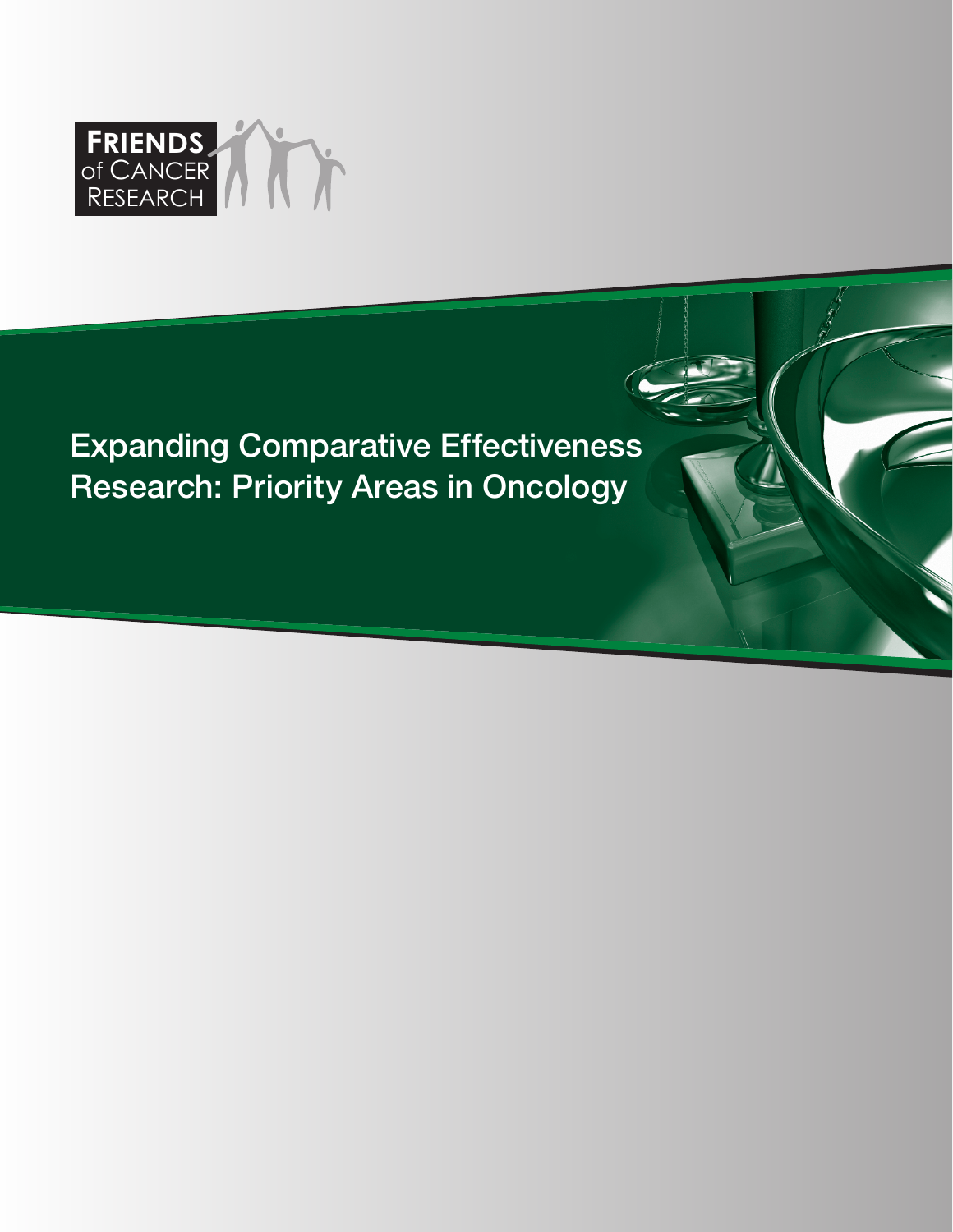### **CONTENTS**

| Background – Friends of Cancer Research and CER | PAGE 1 |  |
|-------------------------------------------------|--------|--|
| Forum on Public Discussion and Input            | PAGE 1 |  |
| <b>Project Identification Process</b>           | PAGE 3 |  |
| Advisory Committee and Contributors             | PAGE 4 |  |

### **Recommended CER Priority Projects Areas in Oncology**

| <b>Study A:</b> | Use of Proton Beam Therapy Compared to Intensity-Modulated<br>Radiation Therapy (IMRT)                                                                          | PAGE 5  |
|-----------------|-----------------------------------------------------------------------------------------------------------------------------------------------------------------|---------|
| <b>Study B:</b> | Use of Palliative Care with Standard Treatment to Improve Survival                                                                                              | PAGE 5  |
| <b>Study C:</b> | Metastatic Cancer Registry to Compare Duration of Chemotherapy<br>Treatment                                                                                     | PAGE 6  |
| <b>Study D:</b> | Imaging Surveillance Strategies (Frequency and/or Modality) for<br><b>Cancer Survivors</b>                                                                      | PAGE 6  |
| <b>Study E:</b> | Effectiveness of Early Discussion of Advanced Directives and<br>Resuscitation Choices on Quality of End-of-Life Care and Patient/<br><b>Family Satisfaction</b> | PAGE 7  |
| <b>Study F:</b> | Identifying Non-Responders to Approved Cancer Drugs by Using<br>Data and Tools From the Human Genome Project                                                    | PAGE 8  |
| <b>Study G:</b> | Development of Standards for the Use of Patient Reported<br>Outcomes in CER                                                                                     | PAGE 9  |
| <b>Study H:</b> | Comparative Studies of the Effectiveness of Strategies for<br>Surveillance of Treated Cancer Patients                                                           | PAGE 9  |
| Study I:        | Retrospective Analysis of Existing Trial Data to Determine How<br>Health Outcome Trends Are Affected by Obesity                                                 | PAGE 10 |
| <b>Study J:</b> | Predicting and Preventing Thrombosis in Hematological Malignancies                                                                                              | PAGE 10 |
| <b>Study K:</b> | Use of Extensive or Limited Lymph Node Dissection to Prevent<br>Recurrence of Melanoma                                                                          | PAGE 11 |
| <b>Study L:</b> | <b>Radiation Oncology Patient Registry</b>                                                                                                                      | PAGE 11 |
|                 | <b>Study M:</b> Comparison of Different Tumor Ablation Techniques and Devices                                                                                   | PAGE 12 |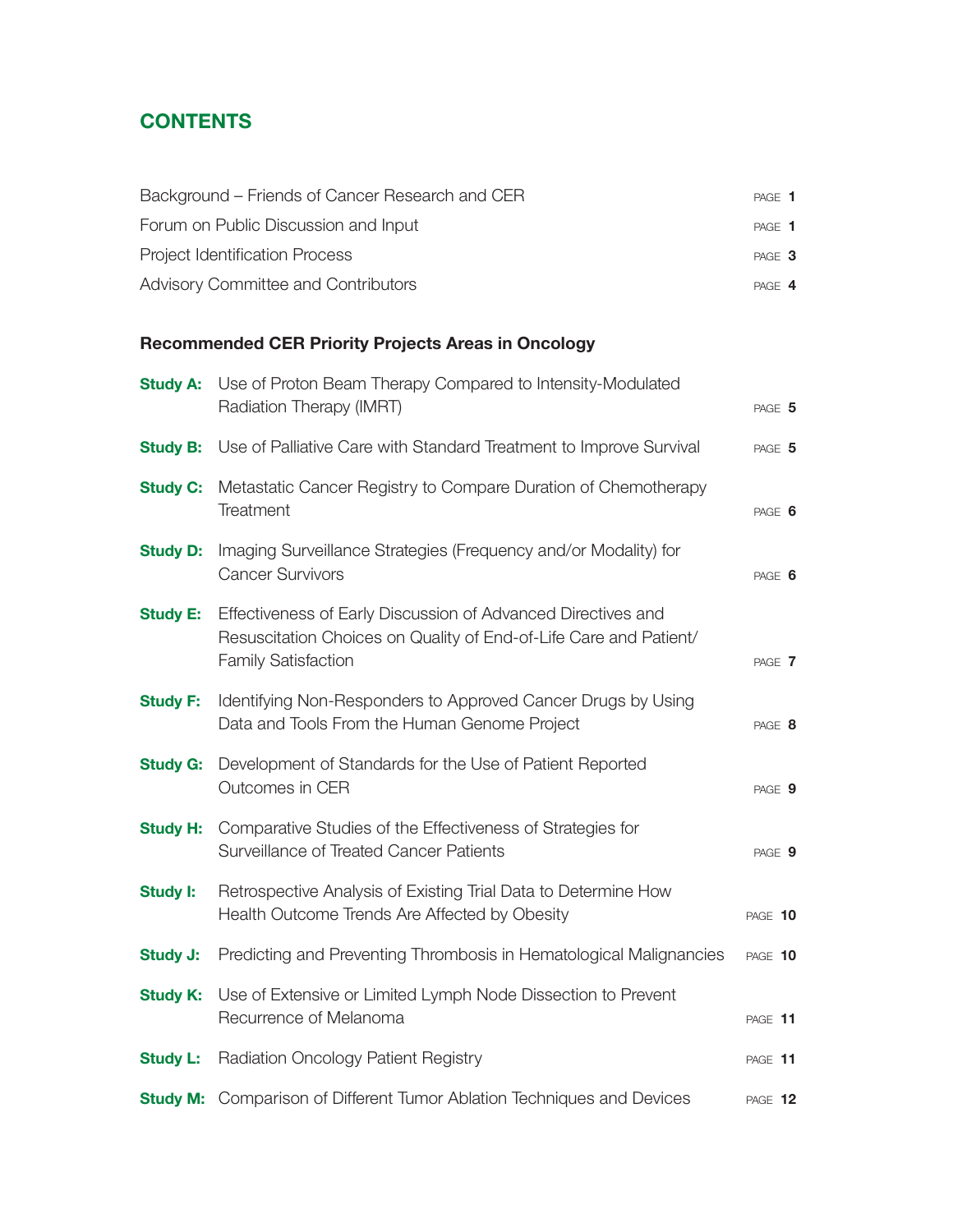## **Expanding Comparative Effectiveness and Patient Centered Outcomes Research in the United States: Opportunities in Oncology**

#### **Background – Friends of Cancer Research and CER**

For the last several years, Friends of Cancer Research (Friends) has been a thought leader in Comparative Effectiveness Research (CER) and its advancement in the cancer field. We convened a forum in June of 2010, for instance, after monumental health reform legislation had passed, and CER had received its most significant federal commitment ever through the formation of the Patient-Centered Outcomes Research Institute (PCORI).".

This meeting followed the 2009 Friends of Cancer Research forum in Washington, DC held in conjunction with the release of a white paper authored by an independent committee of 25 leading advocates, researchers and health practitioners, entitled: "Improving Medical Decisions Through Comparative Effectiveness Research: Cancer as a Case Study." The report described the experiences of the clinical and research oncology communities with conducting comparative effectiveness research in the United States.

At that time, CER was a challenging and politically charged topic. Still today, as the U.S. expands the federal capacity for comparative effectiveness research and builds upon the \$1.1 billion of funding from the American Recovery and Reinvestment Act (ARRA) designated for CER, debate continues over how to establish a robust CER program that can scientifically generate medical evidence and effectively implement findings into clinical practice.

The launch of the PCORI in September 2010 has created a new public-private entity that will help to drive CER in the United States. However, even if PCORI is fully funded (at an estimated \$500 million or more), it will still be vital and necessary for all stakeholders—communities, advocates, federal agencies, academic research centers, and the private sector—to remain engaged and proactive in shaping the development of CER.

#### **Forum for Public Discussion and Input**

Building on our earlier events and momentum, Friends of Cancer Research held its latest forum on June 8, 2011 in Washington, DC. The conference, entitled **"Expanding Comparative Effectiveness and Patient Centered Outcomes Research in the United States: Opportunities in Oncology"** focused on Comparative Effectiveness Research (CER) hosted by *Friends*, brought together key members of government, industry, and advocacy to discuss current efforts and future priority areas relating to comparative effectiveness research (CER). Ellen Sigal, Chair of *Friends* and a member of the PCORI Board of Governors, and Brett Davis from Oracle Health Sciences made brief introductory statements emphasizing the role of the patient in CER, which was a common theme throughout the forum's two panel discussions.

Government representatives, which included Dr. Francis Collins, Director of the National Institutes of Health (NIH), Dr. Janet Woodcock , Director of the Center for Drug Evaluation and Research, at the U.S. Food and Drug Administration (FDA) and Dr. Carolyn Clancy, Director of the Agency for Healthcare Research and Quality (AHRQ). They described examples of projects and any outcomes from the original ARRA funding for CER that their agencies received and how those initial research investments have bolstered their long-term vision for CER. The opening panel discussed CER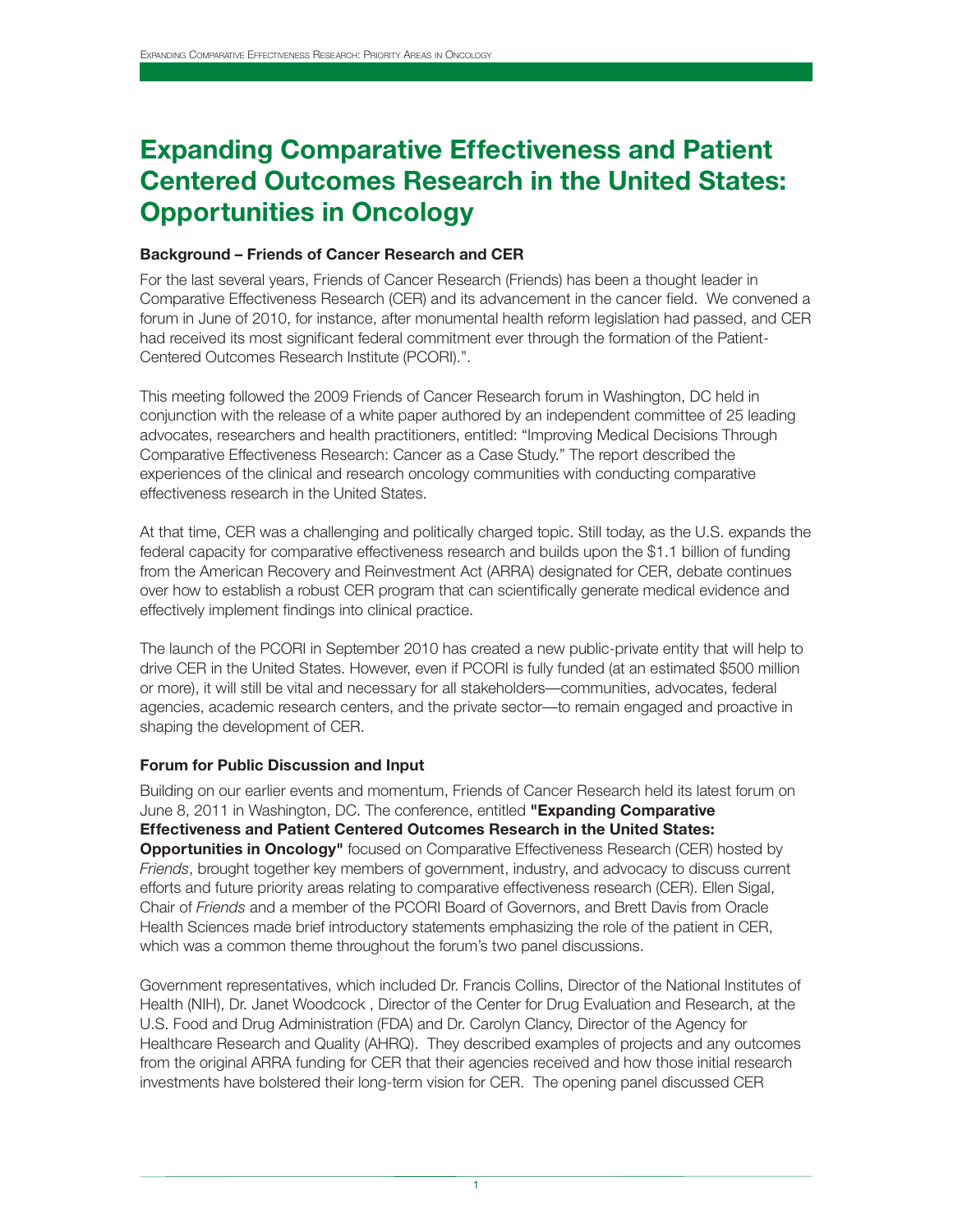activities and plans within their agency, as well as collaborative research initiatives with other federal agencies and academic centers. The panelists elaborated on CER's expanding role at their agencies. Dr. Collins and Dr. Clancy talked about how CER has been present in their agencies for many years, but enactment of the Patient Protection and Affordable Care Act formalized a relationship between AHRQ and the NIH that could give CER a much greater impact.

Looking to the patient perspective, Dr. Woodcock described how CER cannot be too broad and must have a sophisticated approach to answer the basic question every patient has: "Is this going to work for me?" All panelists agreed there will need to be significant coordination and cooperation among all stakeholders to see successful CER results.

Additionally, panelists discussed the PCORI and its role in disseminating CER information to the public. Panelists agreed greater communication directly from the agencies through medical journals, social media, and other communication mediums will be beneficial to helping the public understand the nuance of research data and help better inform patients.

Audience members asked questions throughout the panel, including how FDA data can be used to aid CER and how to get more patient involvement in CER.

A second moderated panel discussion featured oncology leaders, including: Dr. Amy Abernethy, Director, Duke Cancer Care Research Program; Dr. Jeff Allen, Executive Director, Friends of Cancer Research; Dr. Al Benson, Associate Director for Clinical Investigations, Lurie Comprehensive Cancer Center; Cindy Geoghegan, Chief Executive Officer, Y-ME National Breast Cancer Organization; and Dr. Sandra Wong, Assistant Professor, Division of Surgical Oncology, University of Michigan. Meeting attendees had the opportunity to react and discuss specific areas in oncology where additional research, particularly CER, could improve patient care. Attendees were asked to come prepared with topics and submit ideas in advance of the meeting so that the discussion could be moderated toward achieving succinct potential study areas for future uses.

This roundtable discussion continued to examine how to effectively disseminate information to patients and doctors and the further integration of research into the clinical setting. Advocates on the panel discussed the need to engage patients in a meaningful way by involving them throughout the research and treatment process, and in a way that they can fully understand the information being disseminated.

Further discussion focused on additional challenges that providers are facing with influxes of data and the need to integrate that information into the clinical environment. Dr. Amy Abernethy noted that studies that are released are new information for doctors as well and they are not always aware of the best way to communicate those results to the patient during a visit. "It can be very difficult when a patient has certain expectations and you don't have an answer for that particular patient," agreed Dr. Sandra Wong.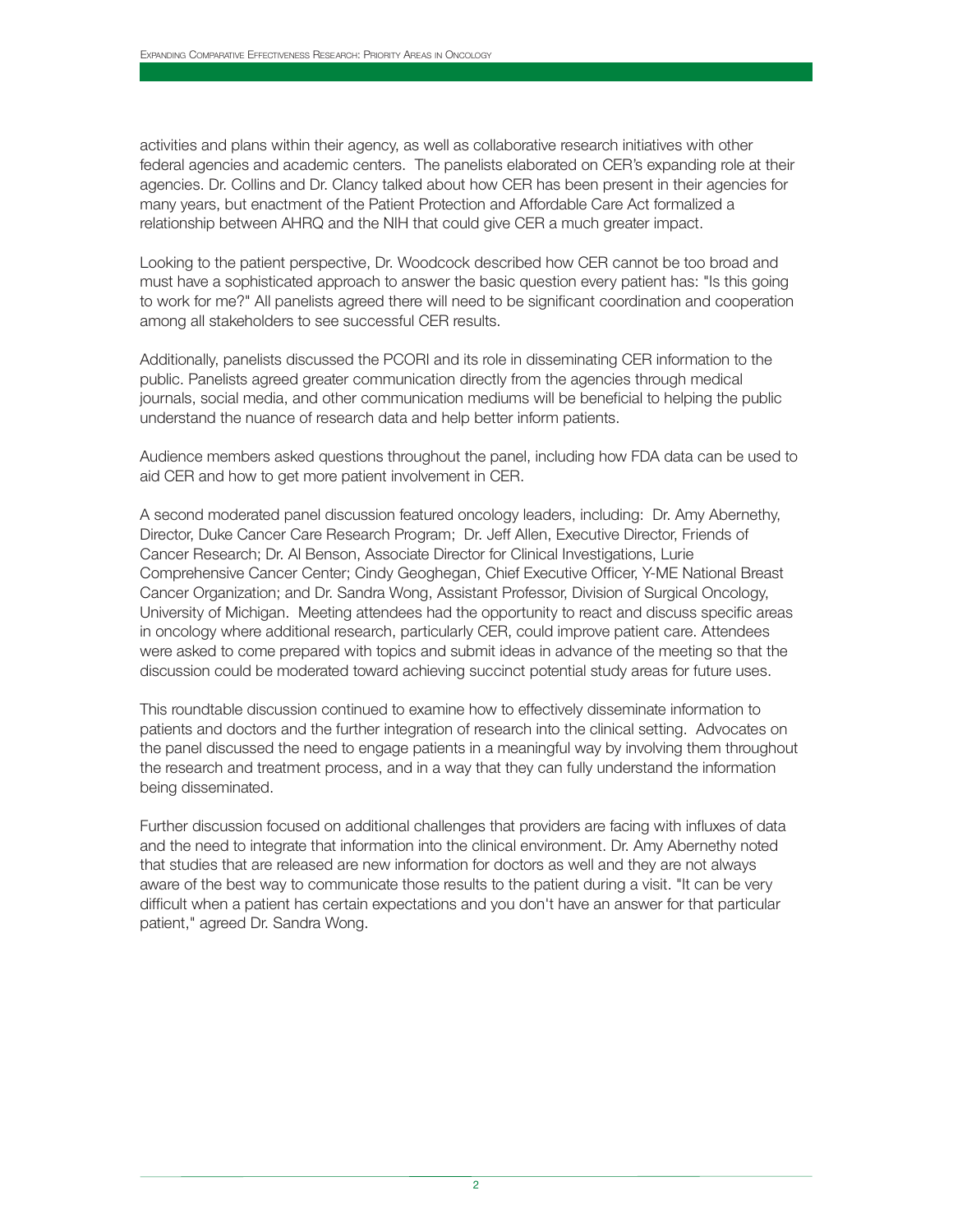#### **Potential Projects Submitted by the Cancer Community**

Prior to the June 2011 conference, numerous advocacy organizations and professional societies were asked to work with their organizational advisory committees and invited to submit summary proposals for priority CER projects in oncology. As a result of this solicitation, over 40 different projects were identified and served as the discussion foundation for meeting participants. The panel then reviewed the proposed priority projects that aim to also accomplish a variety of methodological goals. Panelists came to consensus on the need for research to enhance how patients and clinicians make medical decisions.

#### **Priority Projects in Oncology**

This document is the outgrowth of the conference describing specific areas of CER that could improve the field of oncology. It contains 13 comparative effectiveness research priority studies in oncology that Friends of Cancer Research—guided by leaders of the cancer community, of our Comparative Effectiveness Research Advisory Committee, and the listed contributors to this document—recommend be addressed by public and private-sector funders of research. These entities include the publicly funded Patient-Centered Outcomes Research Institute, other government agencies, academic research institutions and the private sector.

#### **Topic Identification Process**

Based on the meeting feedback and their own assessment, the forum participants and the Friends of Cancer Research CER Advisory Committee narrowed the group down to the top 13.

This list was cross referenced to Clinicaltrials.gov to better understand if research is currently being conducted similar to, or even duplicative of, those proposed. The result of each search is listed following the project summary.

Finally, each potential study has been evaluated by the reviewers listed below and ranked in three categories:

- 1) Potential public health improvement
- 2) Feasibility to conduct the study
- 3) Unmet need for evidence that the study would address

Each study was given a cumulative score out of a possible 135 points. The composite score for each project is listed beneath the proposed study and its contributor.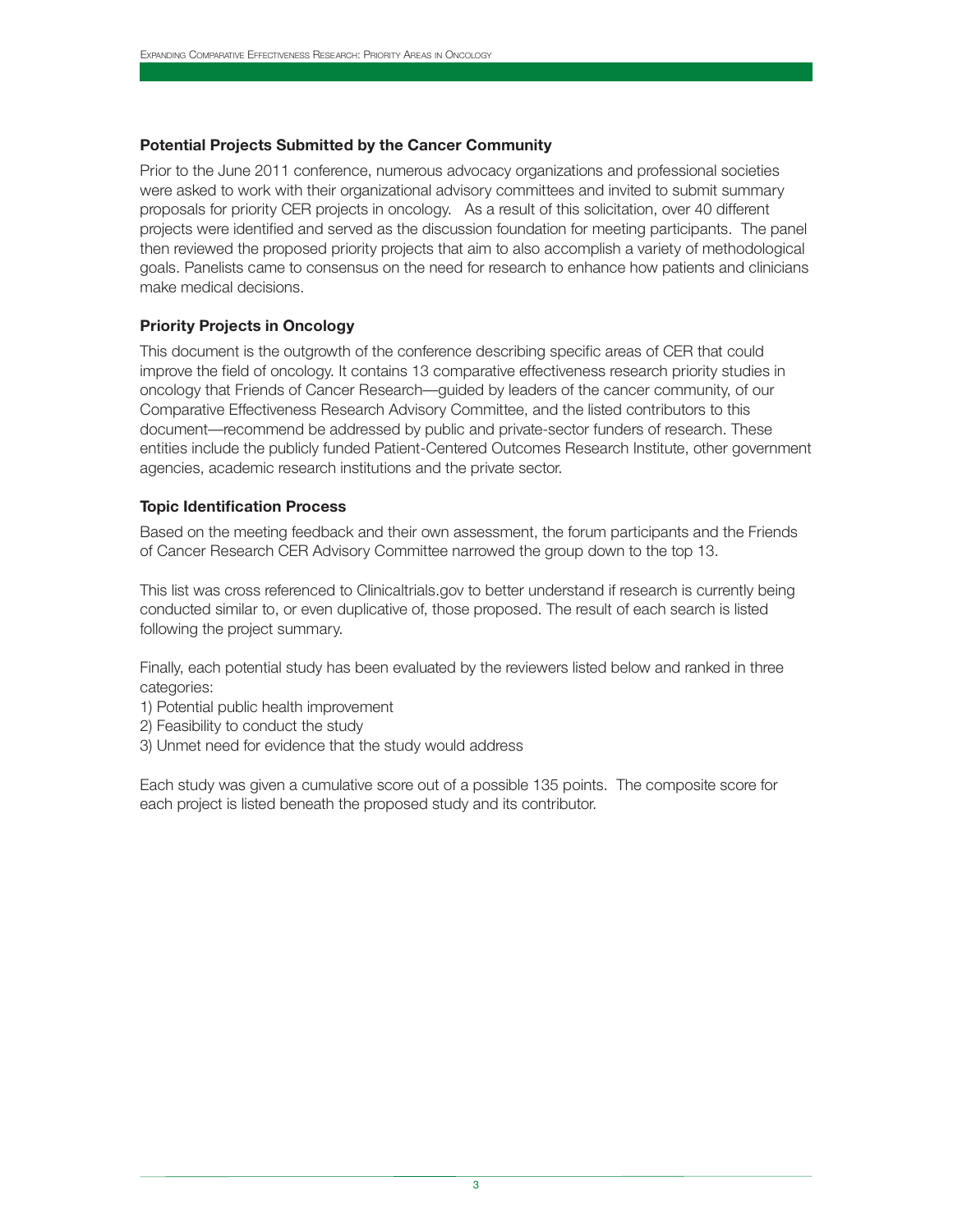### **Friends of Cancer Research Advisory Committee & Contributors**

#### **ADVISORY COMMITTEE**

#### **Al Benson, III, MD, FACP**

Associate Director for Clincial Investigations, Robert H. Lurie Comprehensive Cancer Center

**Amy Abernethy, MD** Director, Duke Cancer Care Research Program, Duke University School of Medicine

**Robert Bast, MD** Vice president for Translational Research, MD Anderson Cancer Center

**Michael Caligiuri, MD** Director, Ohio State University Comprehensive Cancer Center

**William Dalton, MD, PhD** CEO & Director, H. Lee Moffitt Cancer Center and Research Institute

**William Nelson, MD, PhD** Director, Sidney Kimmel Comprehensive Cancer Center at Johns Hopkins University

**Daniel Sargent, PhD** Professor of Biostatistics, Professor of Oncology, Mayo Clinic

#### **Ethan Basch, MD, MSc**

Medical oncologist & health services researcher, Department of Medicine and Department of Epidemiology, Memorial Sloan-Kettering Cancer Center

#### **CONTRIBUTORS**

**Jeff Allen, PhD** Executive Director, Friends of Cancer Research

**Cindy Geoghegan** Chief Executive Officer, Y-ME National Breast Cancer Organization

**Ryan Hohman, JD, MPA** Director, Communications & Policy, Friends of Cancer Research

**Ellen Sigal, PhD** Chair & Founder, Friends of Cancer Research

**Sandra Wong, MD** Assistant Professor, Division of Surgical Oncology, University of Michigan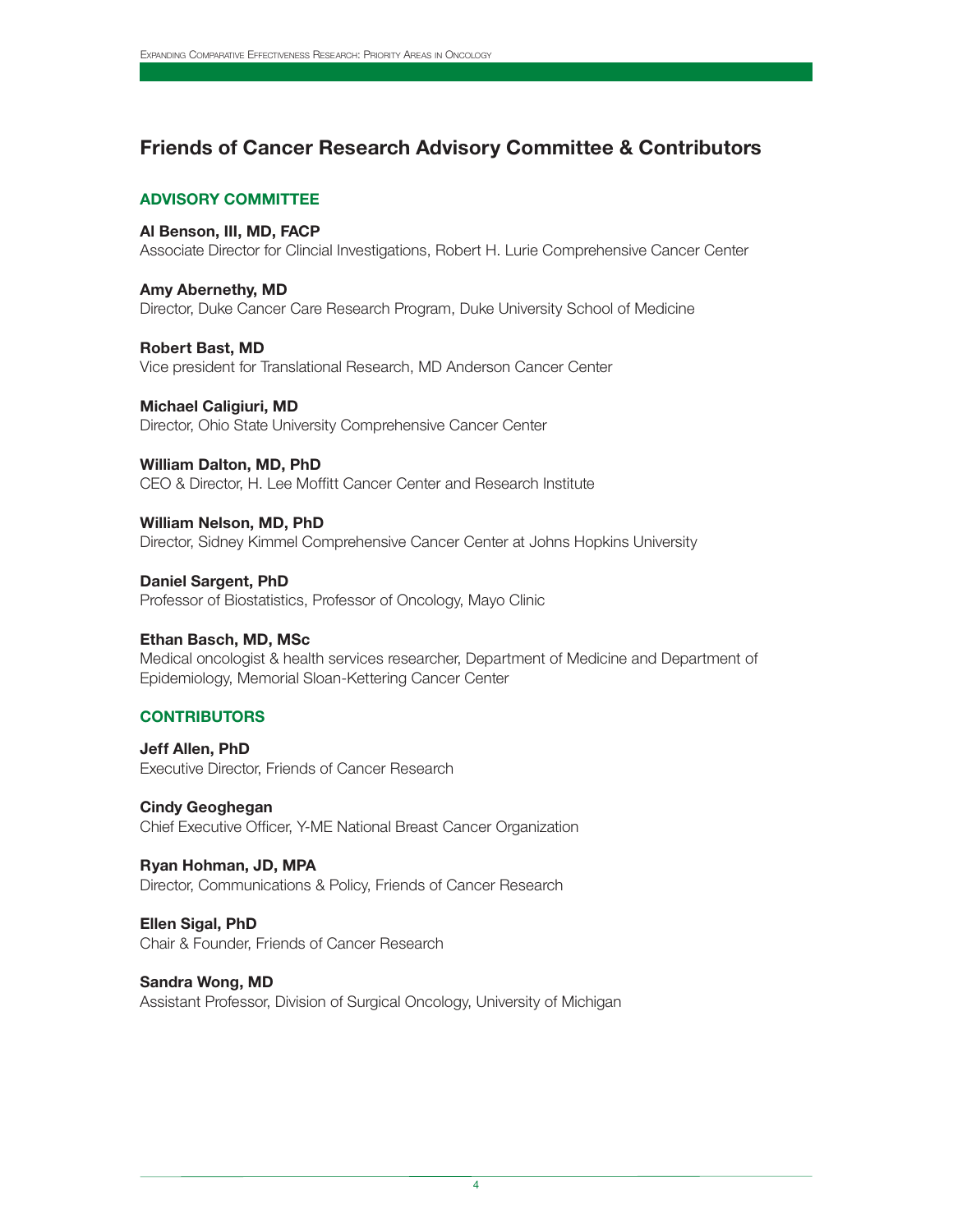## **Recommended Comparative Effectiveness Research (CER) Priority Project Areas in Oncology**

### **A. Use of Proton Beam Therapy Compared to Intensity-Modulated Radiation Therapy (IMRT)**

There has been increasing interest in the use of proton beam therapy for different cancer types because it allows for an increased targeted dose of radiation without increased side effects. However, its ability to impact overall mortality, as well as its cost, has been questioned.

A comparative study of proton beam therapy versus IMRT would help improve the decisions when examining treatment options. A study in primary lung cancer should be done in a shorter timeframe than frequently discussed studies in patients with localized prostate cancer. However, toxicities from treatments in lung cancer are greater than side effects experienced when treating prostate cancer. Therefore, symptom measures and quality-of-life metrics must be included to make the study most valuable.

#### *Submitted by: Friends of Cancer Research*

#### **Composite Score: 96**

#### *Currently Funded Related Research:*

NCT00850200: Proton Therapy for Hodgkin's Lymphoma (HL01). University of Florida. Recruiting.

NCT01346124: High Dose Intensity Modulated Proton Radiation Treatment +/- Surgical Resection of Sarcomas of the Spine, Sacrum and Base of Skull. Massachusetts General Hospital. Not yet open for recruitment.

NCT01326286: Comparative Effectiveness Analysis of Surgery and Radiation (CEASAR) for Localized Prostate Cancer. Vanderbilt University. Enrolling by invitation only.

NCT00388804: External Beam Radiation Therapy (EBRT) With or Without Hormonal Therapy in Prostate Cancer. MD Anderson Cancer Center. Terminated.

### **B. Use of Palliative Care with Standard Treatment to Improve Survival**

In August 2010, Temel et al. published a study in the New England Journal of Medicine demonstrating that patients with metastatic non-small cell lung cancer who received early palliative care plus standard treatment as opposed to standard care alone experienced significant improvements in quality of life, chose the most appropriate treatments at end of life and experienced improved overall survival.

A similar comparative study should examine these findings in other forms of cancer, as well as whether they hold true in "real world" settings outside of academic research centers. Advantages to this type of study include relatively short duration and a current infrastructure of 11 existing National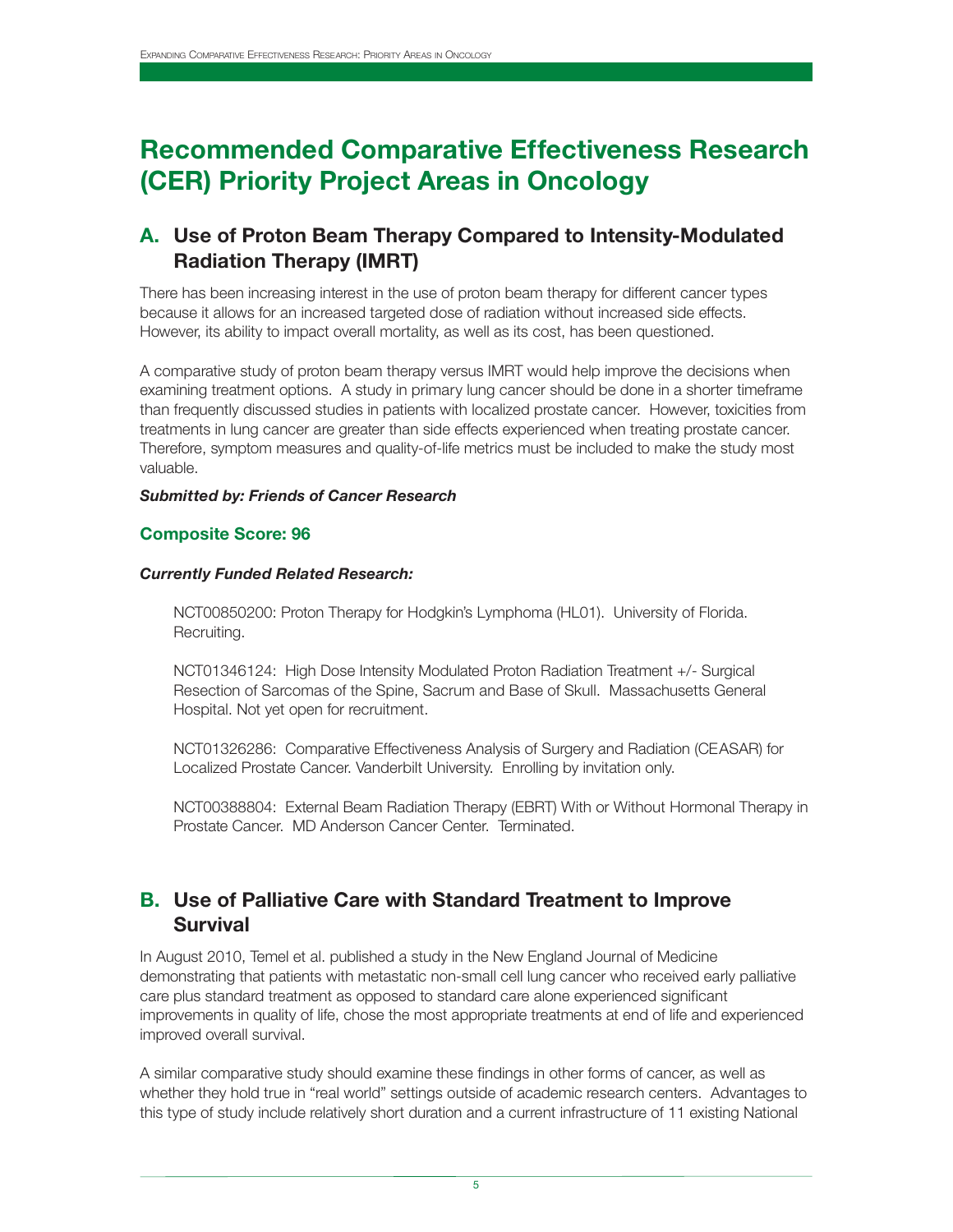Institutes of Health (NIH) sites that would be able to begin patient enrollment within a matter of months.

#### *Submitted by: Friends of Cancer Research*

#### **Composite Score: 90**

#### *Currently Funded Related Research:*

NCT00253383: Early Intervention Palliative Care or a Standard Palliative Care Program in Improving End-of-Life Care in Patients with Advanced Lung, Gastrointestinal, Genitourinary, or Breast Cancer. Norris Cotton Cancer Center. Status Unknown (2008 verified as Active, not Recruiting).

NCT00226473: Standard Palliative Care Versus Standard Palliative Care Plus Polychemotherapy (CVD-Protocol) in the Second-line Therapy of Distant Metastasized Malignant Melanoma. Dermatology Cooperative Oncology Group. Status Unknown (2005 verified as Recruiting).

NCT01242800: Early Surgery or Standard Palliative Therapy in Treating Patients with Stage IV Breast Cancer. National Cancer Institute. Recruiting.

### **C. Metastatic Cancer Registry to Compare Duration of Chemotherapy Treatment**

The duration of therapy in persons treated for metastatic cancer is perceived to be widely variable due to a lack of data on outcomes such as overall survival, treatment toxicity, and patient quality of life. Comparative effectiveness research through a prospective registry is needed to determine outcomes associated with differences in the number of lines of chemotherapy with respect to these outcomes. This research would provide critical guidance to clinicians and patients around cancer management towards the end of life. The registry may also allow comparison of outcomes for patients enrolled in phase I trials vs. those seeking 4th and 5th line, non-investigational therapy.

#### *Submitted by: American Society of Clinical Oncology*

#### **Composite Score: 90**

#### *Currently Funded Related Research:*

NCT00735215: Faslodex Registry: Fulvestrant in Current Clinical Practice. AstraZeneca. Completed.

### **D. Imaging Surveillance Strategies (Frequency and/or Modality) for Cancer Survivors**

Persons with common forms of cancer (e.g., breast, colon, lung, prostate, and pediatric cancers), are routinely followed after curative-intent therapy to detect recurrent disease. Current posttreatment follow-up (or surveillance) programs can include a range of laboratory tests, history and physical examination, and, more recently, diagnostic imaging studies such as MRI and CT and PET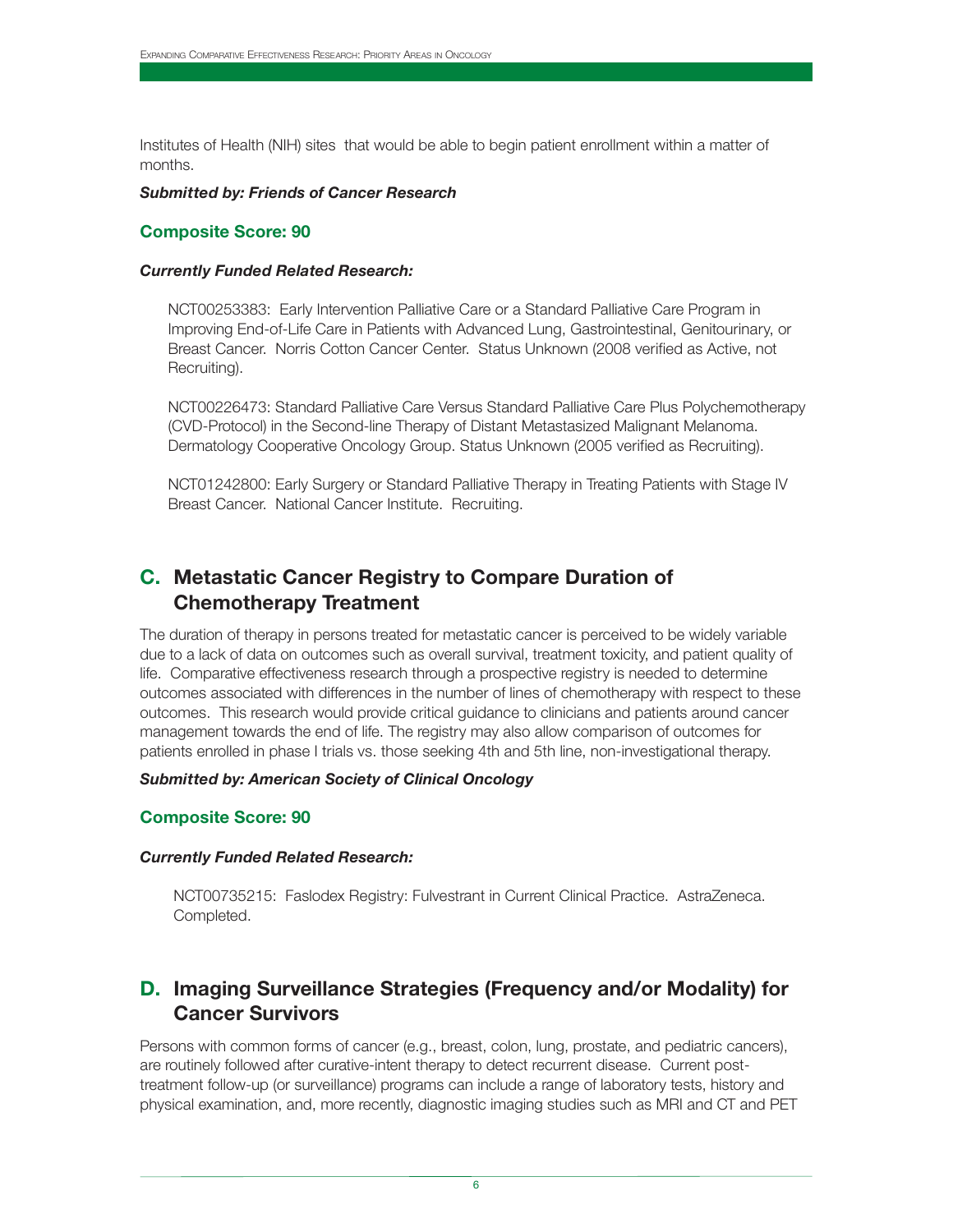scanning. Despite the prevalence of these cancers, it is thought that there is a wide variation in practice in the use of post treatment follow-up strategies. Studies comparing the comparative effectiveness of advanced imaging techniques versus non-imaging strategies to detect tumor recurrence could aid in the selection of post-treatment monitoring tools.

#### *Submitted by: American Society of Clinical Oncology*

#### **Composite Score: 90**

#### *Currently Funded Related Research:*

NCT00193752: Para-Aortic Lymph Nodal Staging and Evaluation of Treatment Outcome by 18F-Fluorodeoxyglucose Positron Emission Tomography (FDG-PET) in Advanced Cancer of the Cervix. Tata Memorial Hospital. Unknown.

### **E. Effectiveness of Early Discussion of Advanced Directives and Resuscitation Choices on Quality of End-of-Life Care and Patient/Family Satisfaction**

Substantial pain and distress, as well as false expectations, may be associated with discussions about inpatient resuscitation. Reduced comfort and dignity at the end of life may result from inadequate information provided to patients, families, and providers about this topic. This is an important issue that has come up in multiple prior discussions of stakeholders – particularly among patient advocates/representatives. Many practitioners do not have adequate information about the benefits and harms of aggressive resuscitation plans versus do not resuscitate (DNR), and how to provide evidence to patients to guide informed decisions. Systematic review will inform guideline developers and information disseminated by patient organizations. Patients without access to reliable healthcare information, or those with low education levels, different primary language spoken from their providers, or a different cultural orientation from their providers, may not understand the issues involved with this complex decision. Decision aids which are patient-centered are needed in this area.

Potential harms include: pain to the patient; psychological distress to the patient and family; false hope/expectations to the patient and family.

Benefits and harms associated with cardiopulmonary resuscitation in patients with advanced cancers:

- 1) Likelihood of successful extubation/rehabilitation in patients undergoing resuscitation in the inpatient setting
- 2) Patient-level characteristics/variables associated with desirable and undesirable outcomes of resuscitation efforts in inpatients (i.g., can variables be identified for which resuscitation leads to greater harms than benefits)?
- 3) Survival rates for patients who undergo resuscitation compared to those who choose a DNR status
- 4) Review of various approaches to code status in inpatient settings and associated outcomes

#### *Submitted by: American Society of Clinical Oncology*

#### **Composite Score: 85**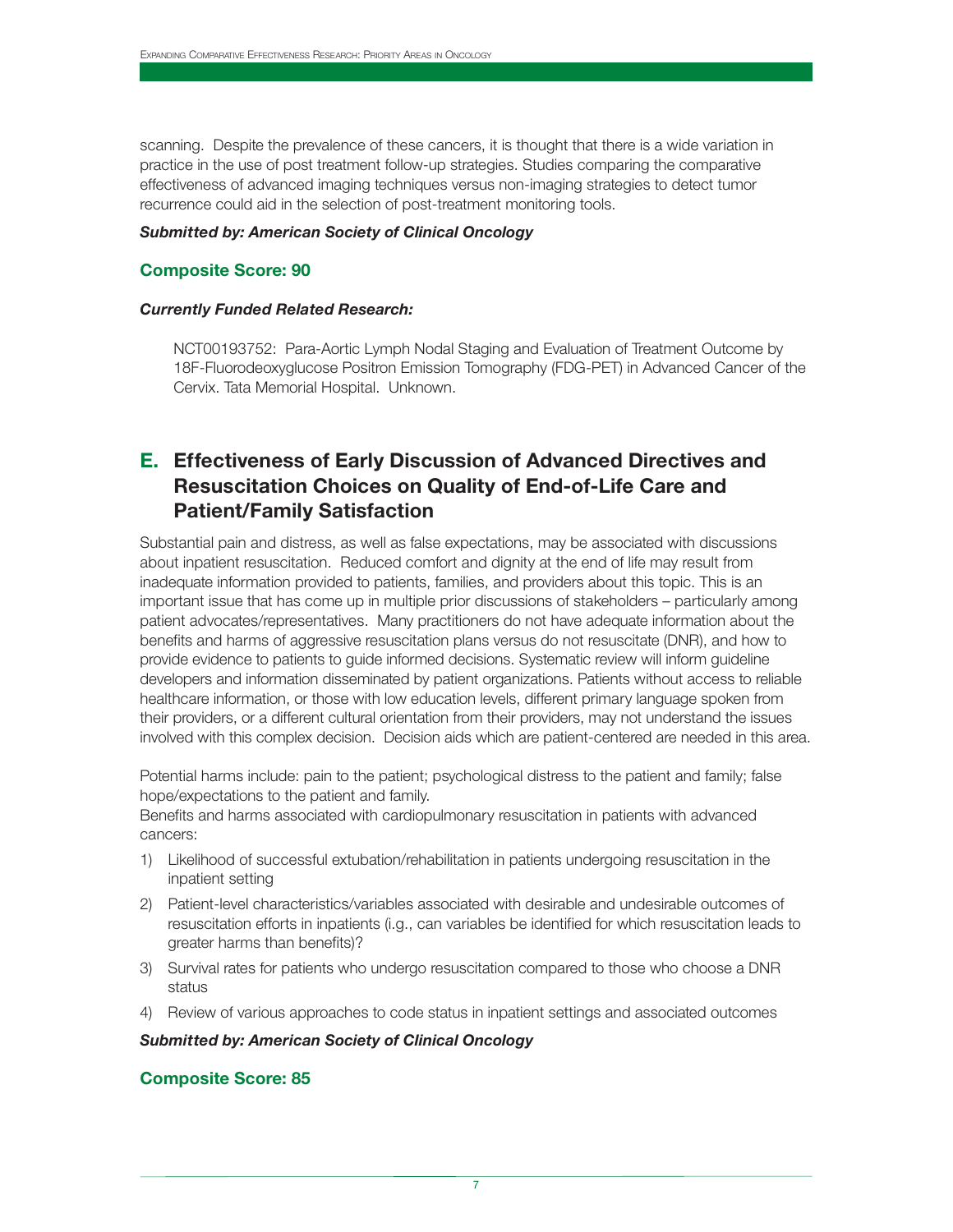#### *Currently Funded Related Research:*

NCT01235611: Feasibility of an Advanced Care Decision Aid Among Patients and Physicians. University of Colorado, Denver. Completed.

NCT01105806: Cardiopulmonary Resuscitation (CPR) Video to Enhance Advance Care Planning in Advanced Upper Gastrointestinal Cancer Patients. Memorial Sloan-Kettering Cancer Center. Recruiting.

### **F. Identifying Non-Responders to Approved Cancer Drugs by Using Data and Tools From the Human Genome Project**

The genomic revolution has provided molecular insights into many diseases and in particular cancer, but our current standards of care do not reflect this new knowledge, as most first-line treatments are based on clinical trials in broad groups of patients that in some cases are decades old. As a result, only a small fraction of cancer patients (about 25 percent) currently benefit from approved standards of care. There is an unprecedented opportunity to create an effort to understand which cancer patients benefit from the treatments they are currently getting and which patients need to be treated (as soon as possible) with alternatives to standards of care being used today.

Billions of dollars are being spent in search of new drugs that target molecular changes in cancer, and these drugs are being tested in narrowly defined groups of patients. But there is a barrier to applying the information gained from the genomic revolution to how we treat patients with drugs that are already approved. Once an FDA-approved drug becomes standard of care, there is no incentive for the company developing and selling the drug to redefine (and likely narrow) the market for how that therapy is prescribed.

A focused effort to apply this information on patient outcomes from existing treatments would result in reducing healthcare costs and spare patients from unnecessary therapies that limit quantity and quality of life.

#### *Submitted by: Y-Me, National Breast Cancer Organization*

#### **Composite Score: 85**

#### *Currently Funded Related Research:*

NCT00636441: Trial to Evaluate Genomic Expression Profiles to Direct Preoperative Chemotherapy in Early Stage Breast Cancer. Duke University. Terminated.

NCT00509366: Study Using a Genomic Predictor of Platinum Resistance to Guide Therapy in Stage IIIB/IV Non-Small Cell Lung Cancer (TOP0602). Duke University. Terminated.

NCT00550537: Proteomic Profiling in Predicting Response in Patients Receiving Erlotinib for Stage IIIB, Stage IV, or Recurrent Non-Small Cell Lung Cancer. Vanderbilt-Ingram Cancer Center. Active, not recruiting.

NCT00918385: Genomic Guided Therapy With Dasatinib or Nilutamide in Metastatic Castration-Resistant Prostate Cancer (ARS). Duke University. Terminated.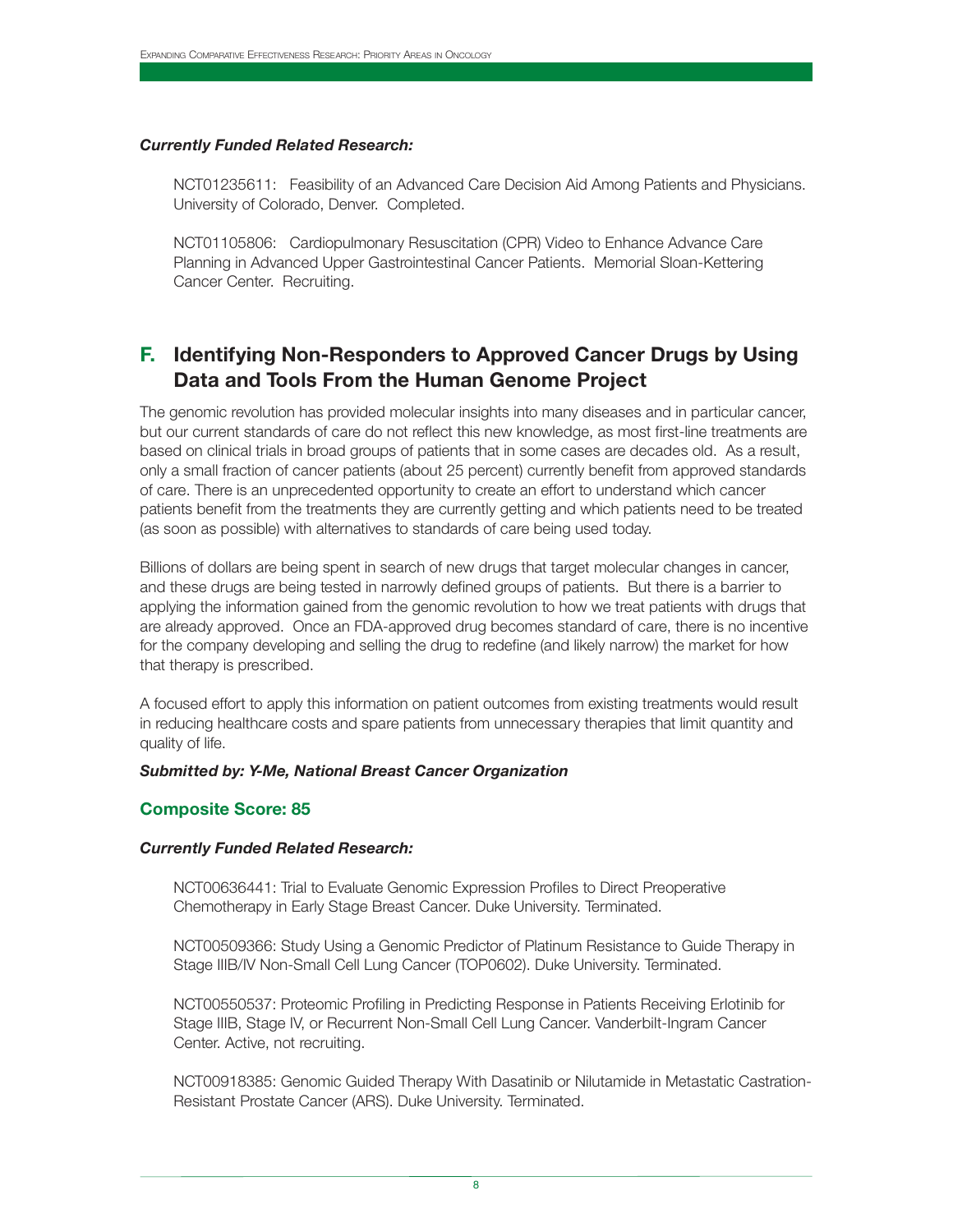NCT00867711: Molecular Predictors of Pemetrexed and Carboplatin Response in Tumor Samples of a Series of Malignant Pleural Mesothelioma (MPM) Patients and Genotyping for the TSER Polymorphism. Istituto Clinico Humanitas. Active, not recruiting.

### **G. Development of Standards for the Use of Patient Reported Outcomes in CER**

It is readily acknowledged, and required in the Patient Protection and Affordable Care Act, that patient reported outcomes (PROs) play a significant role in CER studies. The Patient Centered Outcomes Research Institute (PCORI) could commission work to establish standards for the use of PROs in CER studies. Currently there are two approaches being developed by the NIH: the Patient Reported Outcomes Measurement Information System (PROMIS), and the Patient-Reported Outcomes Version of the Common Terminology Criteria for Adverse Events (PRO-CTCAE). Both initiatives are intended to generate standards for the use of PROs in clinical studies. But the role of PROs in CER, and standards for evaluating PROs in real-world research contexts, remain relatively unexplored.

An initiative should be developed to establish PRO standards for use in CER that may have adjusted elements for optimal use in non-clinical trial settings. This could be done in collaboration with the FDA, which has recently developed guidelines for PRO use in clinical trials.

#### *Submitted by: Friends of Cancer Research*

#### **Composite Score: 84**

#### *Currently Funded Related Research:*

NCT01108315: Comprehensive Patient Reported Outcomes (PRO) Management for Oncology Practice. National Cancer Institute. Recruiting.

NCT00410579: Patient Reported Outcomes in Long-Term Survivors of Colon and Rectal Cancers. National Cancer Institute, University of California, Los Angeles. Completed.

NCT01031641: Refinement of the Patient-Reported Outcomes Version of the Common Terminology Criteria for Adverse Events (PRO-CTCAE) Via Cognitive Interviewing and Usability Testing. National Cancer Institute. Recruiting.

### **H. Comparative Studies of the Effectiveness of Strategies for Surveillance of Treated Cancer Patients**

Patients treated for cancer are typically followed with routine imaging post-therapy. The practice involves considerable healthcare utilization and cost. However, surveillance strategies have not been studied systematically for most cancers and limited information is available to guide choice of imaging modality, schedule of surveillance, and follow-up of findings. There is also limited information on the impact of imaging surveillance on patient outcomes.

A research program on post-therapy surveillance should combine several methodologic approaches,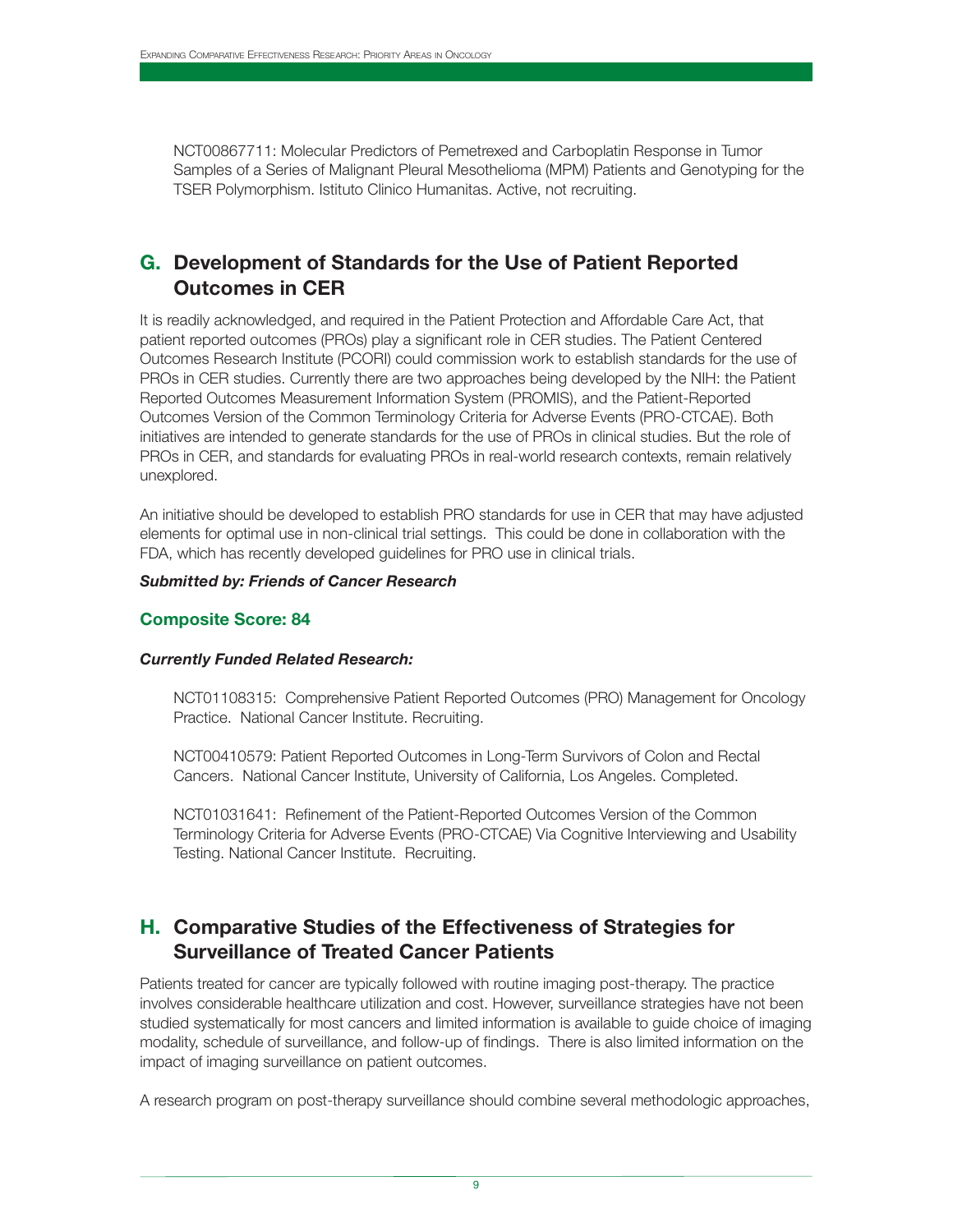including prospective clinical trials, patient registries and medical record data collection. Studies of surveillance would address a range of important questions, including the impact of imaging surveillance on care decisions; health outcomes and costs; the impact of early detection of recurrence of progression of the primary cancer on patient morbidity and mortality; the frequency and impact of the detection of secondary cancers; and the impact of incidental imaging findings.

#### *Submitted by: Coalition of Cancer Cooperative Groups*

#### **Composite Score: 84**

#### *Currently Funded Related Research:*

NCT00193752: Para-Aortic Lymph Nodal Staging and Evaluation of Treatment Outcome by 18F-Fluorodeoxyglucose Positron Emission Tomography (FDG-PET) in Advanced Cancer Cervix. Tata Memorial Hospital. Unknown.

NCT00767273: Investigate Role of Metabolic Imaging in Predicting Tumor Response/Outcome After Pancreatic Cancer Treatment. Stanford University. Completed.

### **I. Retrospective Analysis of Existing Trial Data to Determine How Health Outcome Trends Are Affected by Obesity**

Most clinical trials are conducted in relatively homogenous patient populations that may not be reflective of the general population. This includes the presence of comorbidities. Recent research has shown that comorbid conditions such as obesity can result in worse prognosis, more rapid disease progression, and reduced response to treatment.

Retrospective analysis of existing trial data to evaluate the impact of factors such as BMI/obesity on outcomes would lead to improved understanding of the role comorbid conditions have on "real world" populations.

#### *Submitted by: Friends of Cancer Research*

#### **Composite Score: 79**

#### *Currently Funded Related Research:*

None Applicable.

### **J. Predicting and Preventing Thrombosis in Hematological Malignancies**

The risk of thrombosis complications of cancer is greatly increased, including for patients with hematologic malignancies such as lymphoma. The mortality among cancer patients who develop thrombosis is high, with a rate of about 25 percent at 30 days after the thrombosis. In addition, complications and side effects of treatment are problematic for those patients who survive. Little is known about how best to predict—and how best to prevent—the development of thrombosis in cancer patients. Optimal treatment is cumbersome and requires injected anticoagulant medications.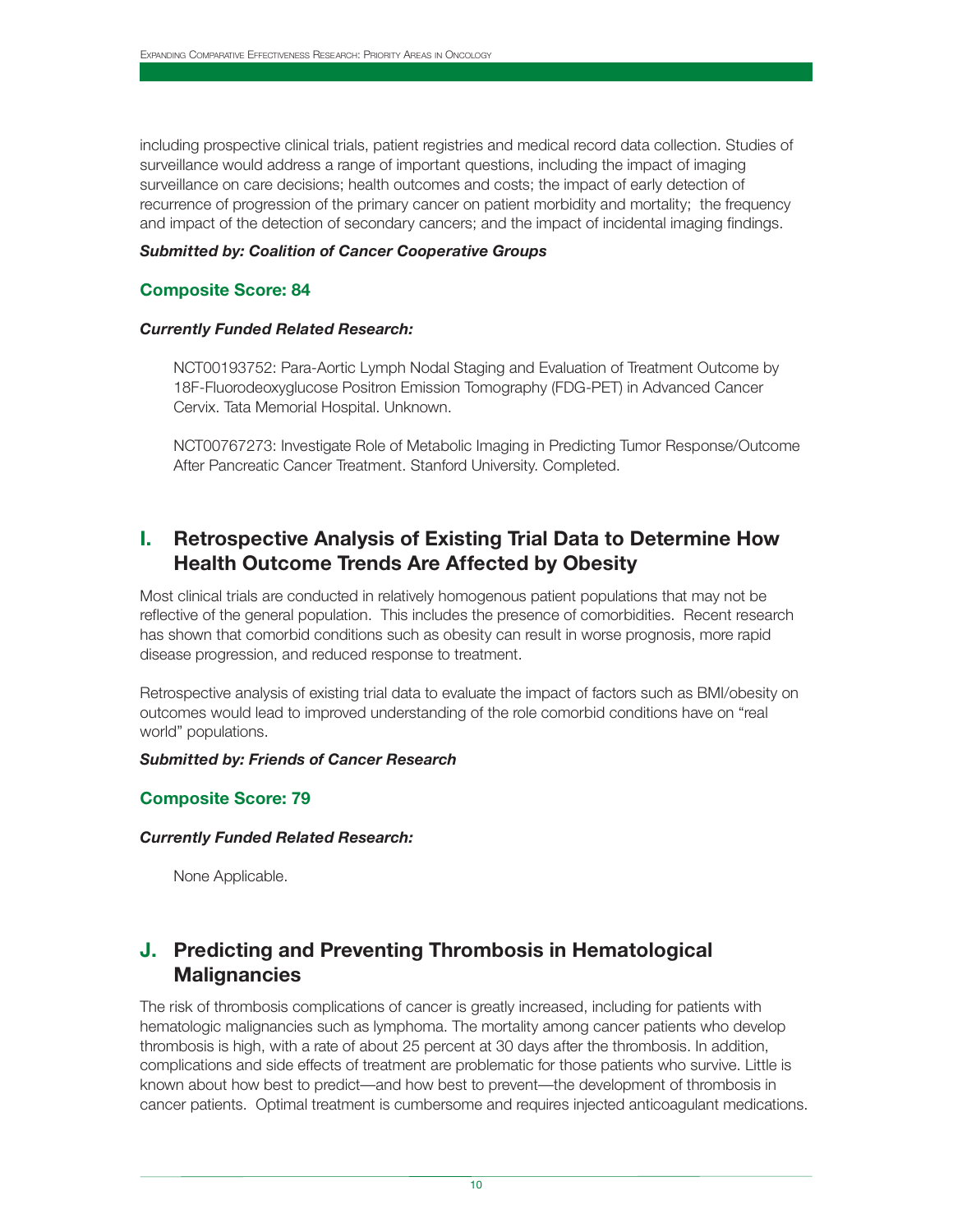An improved understanding of fundamental mechanisms and novel prevention and treatment strategies is urgently needed.

#### *Submitted by: American Society of Hematology*

#### **Composite Score: 78**

#### *Currently Funded Related Research:*

NCT00004875: Heparin or Enoxaparin in Patients With Cancer. Northwestern University. Completed.

NCT00982514: Thromboembolic Complications Related to Asparaginase in Children With Acute Lymphoblastic Leukemia (ALL) Treated According to NOPHO ALL 2008. Oslo University Hospital. Recruiting.

NCT01094392: Hemostasis During Asparaginase Treatment in Acute Lymphoblastic Leukemia (ALL). Aarhus University Hospital. Recruiting.

### **K. Use of Extensive or Limited Lymph Node Dissection to Prevent Recurrence of Melanoma**

Utilization of lymph node dissection should be examined in many types of cancer where there is currently a lack of evidence regarding recurrence rates and overall morbidity. The cost of this surgery is high and while there is positive evidence for its use in advanced bladder cancer compared to general chemotherapy, it is not well understood for use in other cancers, such as melanoma. A CER study comparing extensive node dissection versus limited dissection could be conducted fairly quickly, and expanded to explore lymph node dissection in other cancers.

#### *Submitted by: Friends of Cancer Research*

#### **Composite Score: 74**

#### *Currently Funded Related Research:*

NCT00297895: Multicenter Selective Lymphandectomy Trial II (MSLT-II). John Wayne Cancer Institute. Recruiting.

### **L. Radiation Oncology Patient Registry**

A central component of oncology comparative effectiveness research should include the creation and maintenance of a radiation oncology patient registry in order to aggregate the following data on a case-specific basis: (1) patient and disease characteristics; (2) technically detailed treatment planning and delivery information; (3) disease and toxicity outcomes reported by physician using common criteria; (4) quality of life (QoL) outcomes reported by patient using validated QoL instruments; and (5) other related therapeutic and diagnostic interventions. These data should be acquired electronically through the use of electronic health record systems that will interface with a data warehouse. The warehouse should then be queried to provide rapid reporting for the following key purposes: (1) to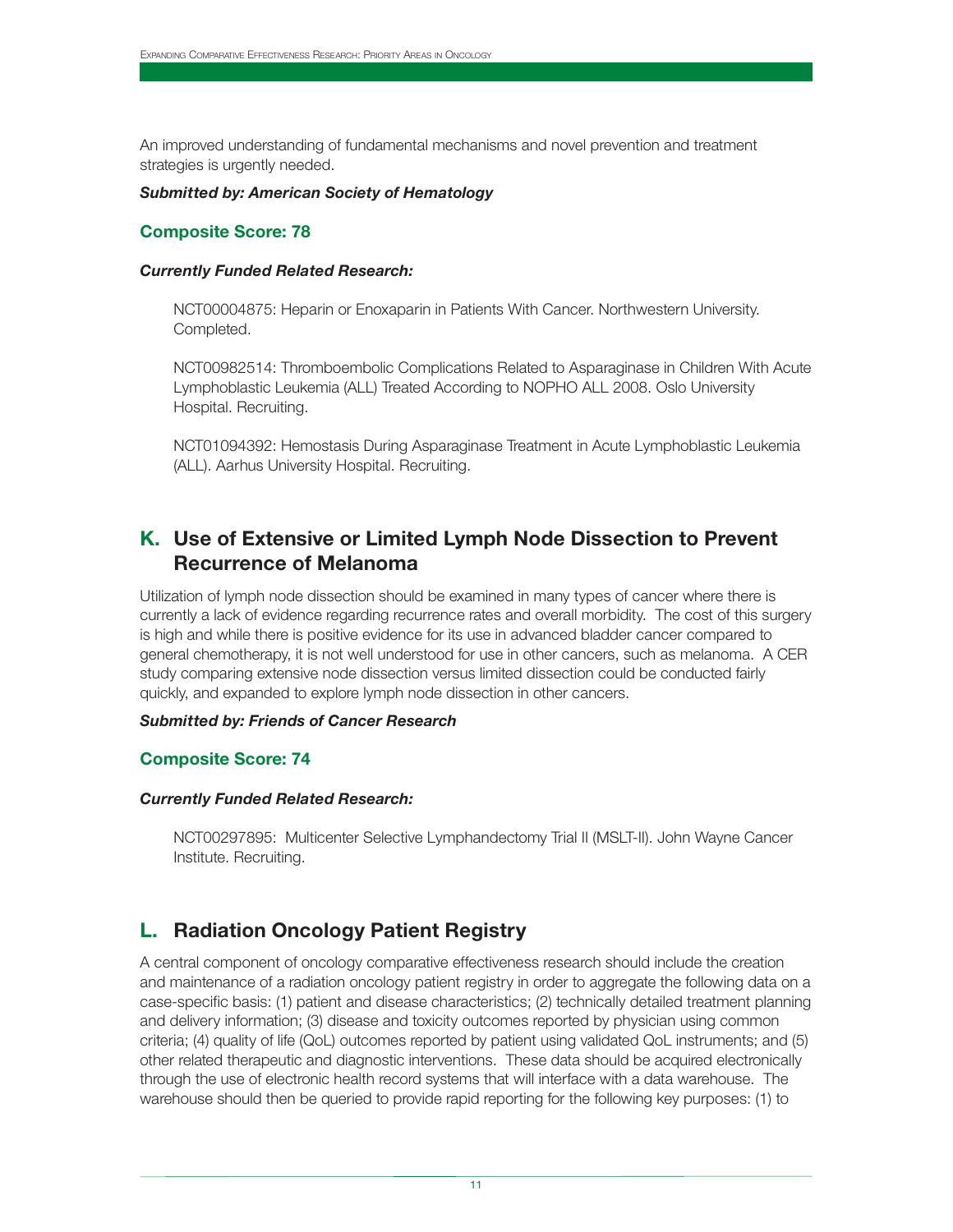compare effectiveness among different radiation modalities regarding outcomes, quality, safety, and cost among different patient populations; (2) to identify gaps nationally regarding treatment quality and outcomes; and (3) to provide benchmarking data and quality improvement reporting to participating physicians.

#### *Submitted by: Radiation Therapy Alliance*

#### **Composite Score: 70**

#### *Currently Funded Related Research:*

NCT00742222: Electronic Xoft Intersociety Brachytherapy Trial: Electronic Brachytherapy (EBT) For Treatment of Early Stage Breast Cancer (EXIBT). Xoft, Inc. Active, not recruiting.

NCT01226004: Multi-Institutional Registry for Prostate Cancer Radiosurgery (RPCR). Florida Robotic Radiosurgery Association. Recruiting.

NCT00992303: Collecting Tissue Samples From Patients With Cancer Undergoing Radiation Therapy. Simmons Cancer Center. Not yet recruiting.

NCT01106521: A Registry Study of Permanent Breast Seed Implant. Sunnybrook Health Sciences Centre. Recruiting.

NCT01080313: Head and Neck Cancer Registry (LORHAN). Eli Lilly and Company. Active, not recruiting.

### **M. Comparison of Different Tumor Ablation Techniques and Devices**

Studies should be conducted in different malignancies (e.g., liver metastases, breast, lung, kidney) comparing various tumor ablation devices to each other. Additionally, studies should compare systemic therapy with ablation versus without ablation.

#### *Submitted by: American Society of Clinical Oncology*

#### **Composite Score: 68**

#### *Currently Funded Related Research:*

NCT00510627: Study Comparing Radio Frequency Ablation Plus Chemotherapy and Chemotherapy Alone in Patients With Secondary Liver Metastases (Prometheus). Boston Scientific Corporation. Terminated.

NCT00922181: Single-probe Microwave Ablation (MWA) of Metastatic Liver Cancer (LiverMWA1). University Hospital, Gasthuisberg. Completed.

NCT01032044: Confocal Laser Endomicroscopy for Assessment of Neoplasia After Mucosal Ablation or Resection of Gastrointestinal Neoplasia (CLEAN-MARGIN). Mauna Kea Technologies. Completed.